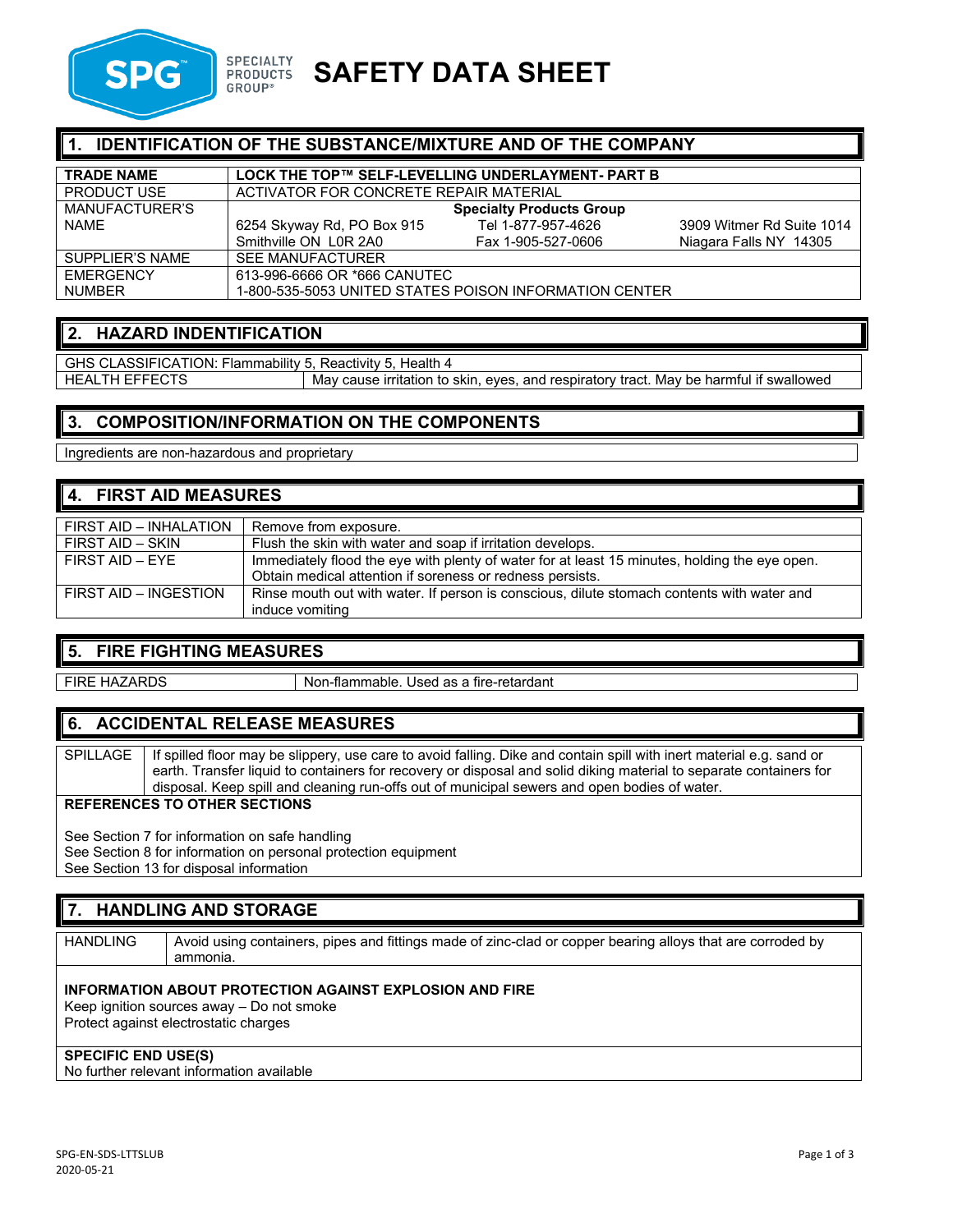## **8. EXPOSURE CONTROLS/PERSONA PROTECTION**

| ENGINEERING CONTROL MEASURES | No ventilation is required.                                |
|------------------------------|------------------------------------------------------------|
| RESPIRATORY PROTECTION       | None normally required.                                    |
| HAND PROTECTION              | If irritation develops wear long sleeve gloves.            |
| EYE PROTECTION               | Chemical splash goggles (ANSI Z.1 or approved equivalent)  |
| BODY PROTECTION              | Clothing should cover body adequately to prevent exposure. |

# **9. PHYSICAL AND CHEMICAL PROPERTIES**

| PHYSICAL STATE              | Liauid                    |
|-----------------------------|---------------------------|
| <b>COLOR</b>                | <b>Blue</b>               |
| <b>ODOR</b>                 | <b>Odorless</b>           |
| <b>PH</b>                   | $6 - 8$                   |
| <b>SPECIFIC GRAVITY</b>     | $1.1 - 1.2$               |
| BOILING RANGE/POINT (°C/°F) | 104°C-110°C (219°F-230°F) |
| FLASH POINT (PMCC) (°C/°F)  | N//A                      |
| <b>EXPLOSION LIMITS (%)</b> | N/A                       |
| <b>VAPOR PRESSURE</b>       | N/A                       |
| SOLUBILITY IN WATER         | Completely soluble        |
| VAPOR DENSITY (AIR = 1)     | N//A                      |
| <b>EVAPORATION RATE</b>     | None                      |
| $VOC$ ( $g/L$ )             | 0                         |

# **10. STABILITY AND REACTIVITY**

| <b>STABILITY</b>                     | Stable.                                                           |
|--------------------------------------|-------------------------------------------------------------------|
| MATERIALS TO AVOID (INCOMPATIBILITY) | Zinc clad and copper bearing alloys. Water reactivates materials. |
| <b>HAZARDOUS POLYMERIZATION</b>      | Will not occur                                                    |
| HAZARDOUS DECOMPOSITION PRODUCTS     | None                                                              |

### **11. TOXICOLOGICAL INFORMATION**

| EYES              | Irritation to eves                              |
|-------------------|-------------------------------------------------|
| <b>SKIN</b>       | None listed                                     |
| <b>INHALATION</b> | Not generally considered an inhalation hazard   |
| INGESTION         | May cause nausea or diarrhea. Low oral toxicity |

# **12. ECOLOGICAL INFORMATION**

| <b>MOBILITY</b>           | Treat as phosphate                                                  |
|---------------------------|---------------------------------------------------------------------|
| PERSISTENCE/DEGRADABILITY | Biodegradable                                                       |
| BIO-ACCUMULATION          | Mav bio-accumulate.                                                 |
| <b>ECOTOXICITY</b>        | Ingredients classified as 4B ingredients by EPA (inert ingredients) |
|                           |                                                                     |

#### **RESULTS of PBT and vPvB Assessment PBT:** N/A **vPvB**: N/A

| 13. DISPOSAL                |                                                                                                                                                                    |
|-----------------------------|--------------------------------------------------------------------------------------------------------------------------------------------------------------------|
| <b>WASTE DISPOSAL</b>       | If uncontaminated, recover and re-use. Landfill or incinerate the solids and the contaminated dyking material<br>according to local, state or federal regulations. |
| <b>UNCLEANED PACKAGINGS</b> |                                                                                                                                                                    |

**Recommendation:** Disposal must be made according to official regulations